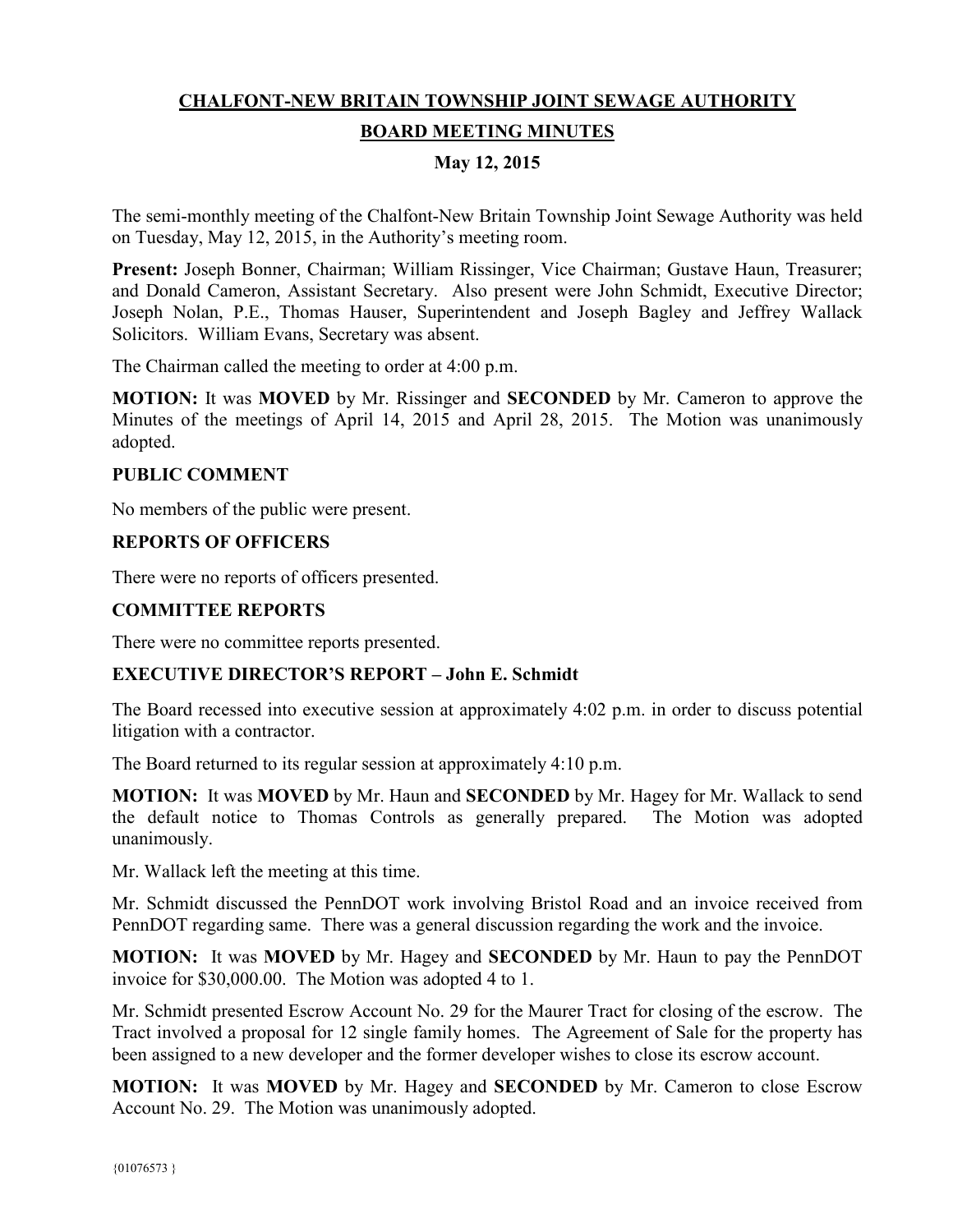Mr. Schmidt reported on proposed extension of the MetLife Insurance policies for life, dental and worker's compensation. A proposal has been received from the broker Fayez Elias for a 3% increase in the dental insurance and no increase on the other coverages.

Mr. Schmidt discussed a second proposal to be received from an insurance broker which would involve some potential savings. Mr. Schmidt indicated that more information would be presented in the future on this proposal.

Mr. Schmidt reported that no response had been received from Mr. Hillerman of 33 Cedar Hill Road regarding certain correspondence sent to him. He reported that the release of lien has been recorded by the Authority and is being sent to Mr. Hillerman along with his cancelled agreement and the amount of the refund to which he is entitled.

Mr. Schmidt reported on his discussions with Bucks County Water and Sewer Authority in regard to its sewer lateral insurance program. There was a general discussion regarding sewer lateral insurance programs Mr. Schmidt indicated he would be checking with the Township and the Borough so that they are aware of the sewer lateral insurance program of BCWSA.

### **ENGINEER'S REPORT – Joseph Nolan, P.E.**

Mr. Nolan had already provided an update of the Phase II Project. Mr. Nolan added that the General Contractor C&T needed to take care of a few items to complete their part of the Phase II Project.

Mr. Nolan presented Requisition No. 149 for capital expenditures in the amount of \$21,642.93 representing repair of a pump.

**MOTION:** It was **MOVED** by Mr. Haun and **SECONDED** by Mr. Cameron to approve Requisition No. 149 in the amount of \$21,642.93. The Motion was unanimously adopted.

Mr. Nolan next presented Requisition No. 192 for capital improvements consisting of the testing work by BSI electrical and certain engineering and legal work for the Phase II and III Projects.

**MOTION:** It was **MOVED** by Mr. Cameron and **SECONDED** by Mr. Rissinger to approve Requisition No. 192 for capital improvements in the amount of \$21,518.31. The Motion was unanimously adopted.

### **SOLICITOR'S REPORT – Joseph Bagley, Esquire**

Mr. Bagley asked Mr. Nolan a question about the timing of review of tapping fee calculations. Mr. Nolan stated that it may be appropriate to look at that again after Phase III.

# **TREASURER'S REPORT - Gustave Haun**

Mr. Haun presented the general operating expenses for the month totaling \$220,672.07, along with the previously approved capital expenditures, the previously approved refund to William Hillerman, and the payments from Loan Fund 3 with the total expenditures for the month amounting to \$346,276.36 and he recommended payment of the bills.

**MOTION:** It was **MOVED** by Mr. Rissinger and **SECONDED** by Mr. Hagey to approve the total expenditures for the month of \$346,276.36. The Motion was unanimously adopted.

Mr. Haun next recommended that 4 escrow distributions amounting to \$1,296.41 be approved.

**MOTION:** It was **MOVED** by Mr. Cameron and **SECONDED** by Mr. Hagey to approve the escrow disbursements as presented to the Board. The Motion was unanimously adopted.